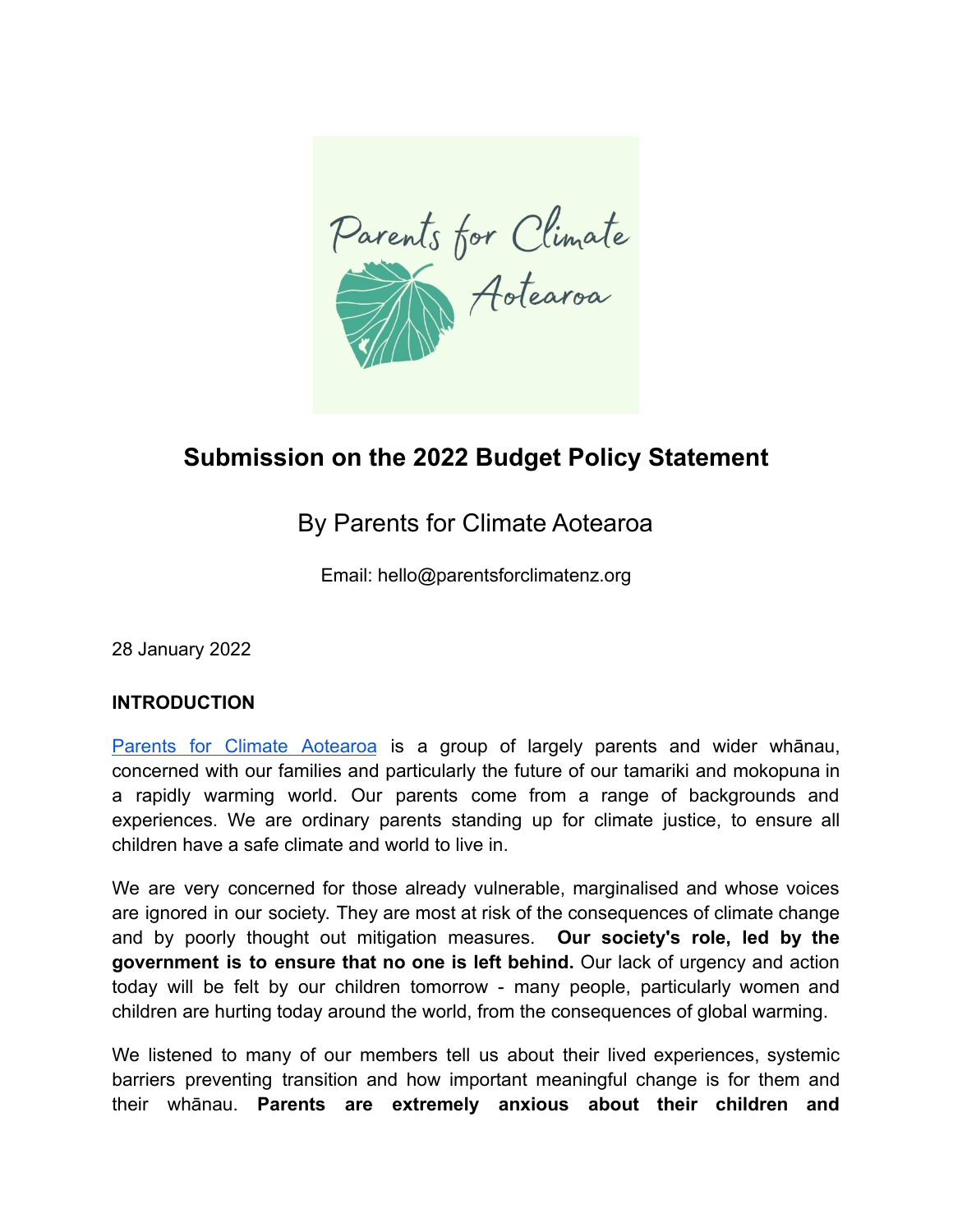**grandchildren's future world;** they give a strong mandate to go further and faster. There is a willingness to adapt to different ways of living, working and moving around Aotearoa to the benefit of our young people.

Transport is a main focus of ours and we want to see a solid infrastructure built for all active modes. We want public transport to be affordable to everyone so they can participate fully in society and travel in a way that's kind to the environment. We see the cost of public transport as one significant barrier that is resulting in 'forced' car use for some groups and leaving others with no transport options at all. Our climate, and the wellbeing of individuals and communities, are all suffering as a result.

# **Question 1. We wish to make the following comments**

**The majority of this submission is from an incredible group effort through Free Fares NZ.**

**P4CA stance - JUST DO THE RIGHT THING. Not the political expedient thing. The things that we need because we will follow that. We did in 2020 and we will now for our children. We are a cross party group and just want all children to have the best outcomes.**

#### **1. Budget Frameworks**

**We support the government's continued use of a wellbeing approach** towards achieving its policy goals, including taking an intergenerational view to tackling long-term challenges and looking beyond traditional measures of success towards broader indicators of wellbeing.

**We support the use of the Living Standards Framework**, and efforts undertaken to refine the framework to continue to improve on it. **We also support the development of He Ara Waiora**, and the consideration given to distributional impacts of policies on different groups and the environment. We support these long-term, well-being based approaches, because we already see the impact of climate change on people's wellbeing everywhere.

**We agree that funding needs to be allocated rapidly towards our climate change response**, as stated in the third overarching goal of the Budget. We applaud the policy statement's acknowledgement that "making progress towards our emissions reduction goals" will be one of the two focuses for Budget 2022.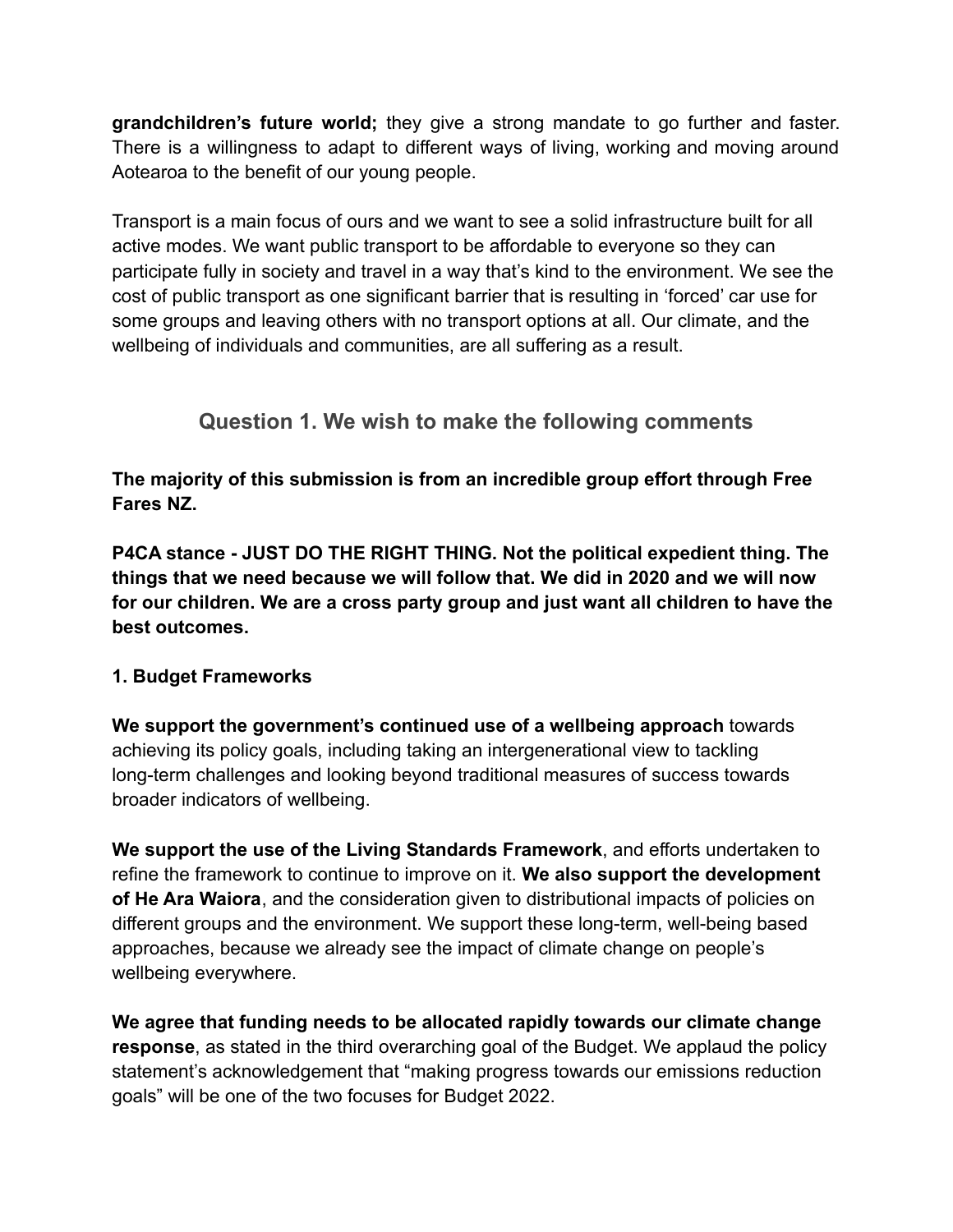The Budget Policy Statement also states that "Climate change is one of the most pressing long-term challenges facing New Zealand." (p. 24). But climate change is a pressing challenge now: its effects are being felt across Aotearoa and around the Pacific, and these effects will swiftly escalate. The Government has declared a climate emergency - it must act now, and the need for a just transition must not be used as an excuse to delay climate action.

## ➔ *We submit that the Government should apply a climate lens to all policy and seriously.*

## **2. Wellbeing objectives**

We support in broad terms the wellbeing objectives and policy goals set out in Budget Policy Statement 2022, and feel heartened that a Just Transition is number one on the list of wellbeing objectives for Budget 2022. However, **we have major concerns about the limited ways in which the objectives are to be implemented, and the resources available for their implementation** under the current tax base. Funding also needs to be budgeted for a genuine and ongoing engagement process between government and workers in their unions, as well as with Māori and Pacific communities.

**Economic inequality reduction should be added to the BPS as an additional policy goal.** This goal should have specific reduction targets relevant to specific groups over a nominated timeframe. Real reduction in economic inequality is an important objective for several reasons, including the negative impact economic inequality has on social cohesion, which the BPS refers to as critical to responding to the COVID-19 pandemic. Improving inequalities would also be a basis for creating the revitalised welfare system necessary for increased standards in health, housing and education. Increasing incomes for the families of children suffering poverty, through further reform of the income support system, is a priority in reducing inequality and should be funded in this year's Budget. An inequalities reduction goal would align well with the new Living Standards Framework as well as other frameworks in particular He Ara Waiora and Fonofale.[1]

Our children are going to bear the brunt of climate change if we do not implement change now. Their wellbeing is at a high risk.

**Question 2.**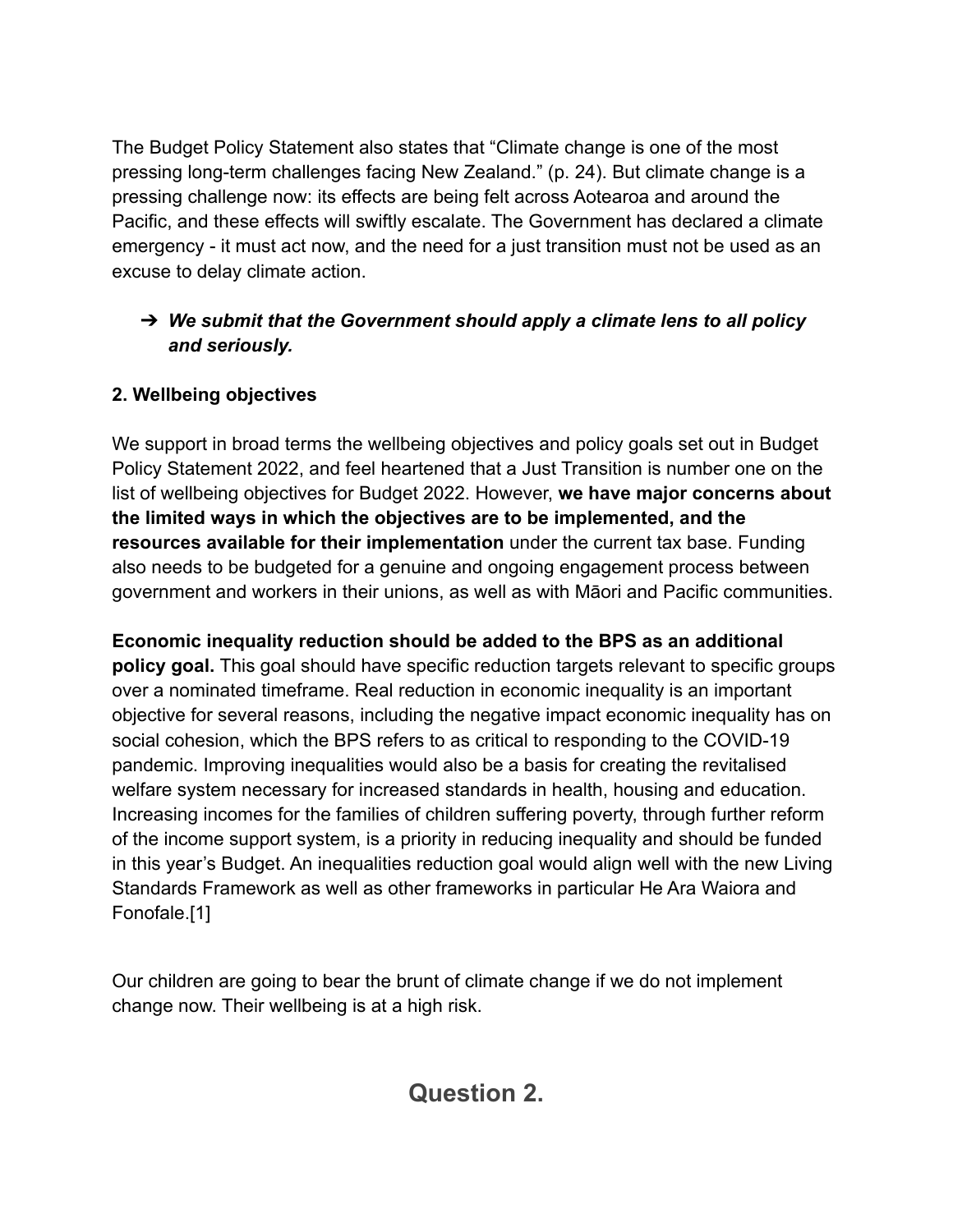# **We wish to make the following recommendations**

## **Climate Change**

**We strongly support the establishment of the Climate Emergency Response Fund (CERF)**. **We also support the earmarking of proceeds from the Emissions Trading Scheme (ETS) and using this for "emissions reductions"** (ensuring that this is referring to long term sustainable zero carbon initiatives, and does not include buying offsets and credits). The impact of climate change that we are already seeing will be even greater, more widespread, and longer lasting than those of COVID-19, so the investment in curtailing its impacts should be proportional.

### **Free Fares - to Improve Wellbeing Reduce Emissions**

- ➔ We call on the Government to use Budget 2022 to implement free public transport nationwide for:
	- under 25s
	- Community Service Card holders
	- full- and part-time tertiary students.

This is a step to address transport poverty, improve wellbeing and shift towards a just transition. We also strongly encourage the Government to consider the need for free fares for Total Mobility Card holders.

We need a bold, nationwide fare reduction policy to kickstart mode shift and tackle transport poverty. The Government's current plan to run a three-year fares subsidy pilot in Auckland then "consider" nationwide implementation is not acting with sufficient urgency. We need the Government to fund free fares for public transport nationwide in this Budget period.

We see this policy sitting alongside other transport policies aimed at improving the quality and availability of public transport and discouraging car use (such as no-car zones and congestion charges). It is important that active transport infrastructure for walking and cycling receive adequate investment.

Introducing free fares for these key groups would contribute to several of the wellbeing objectives stated in the Budget Policy Statement.

**Free fares will boost public transport use, contribute to mode shift and reduce our carbon emissions.**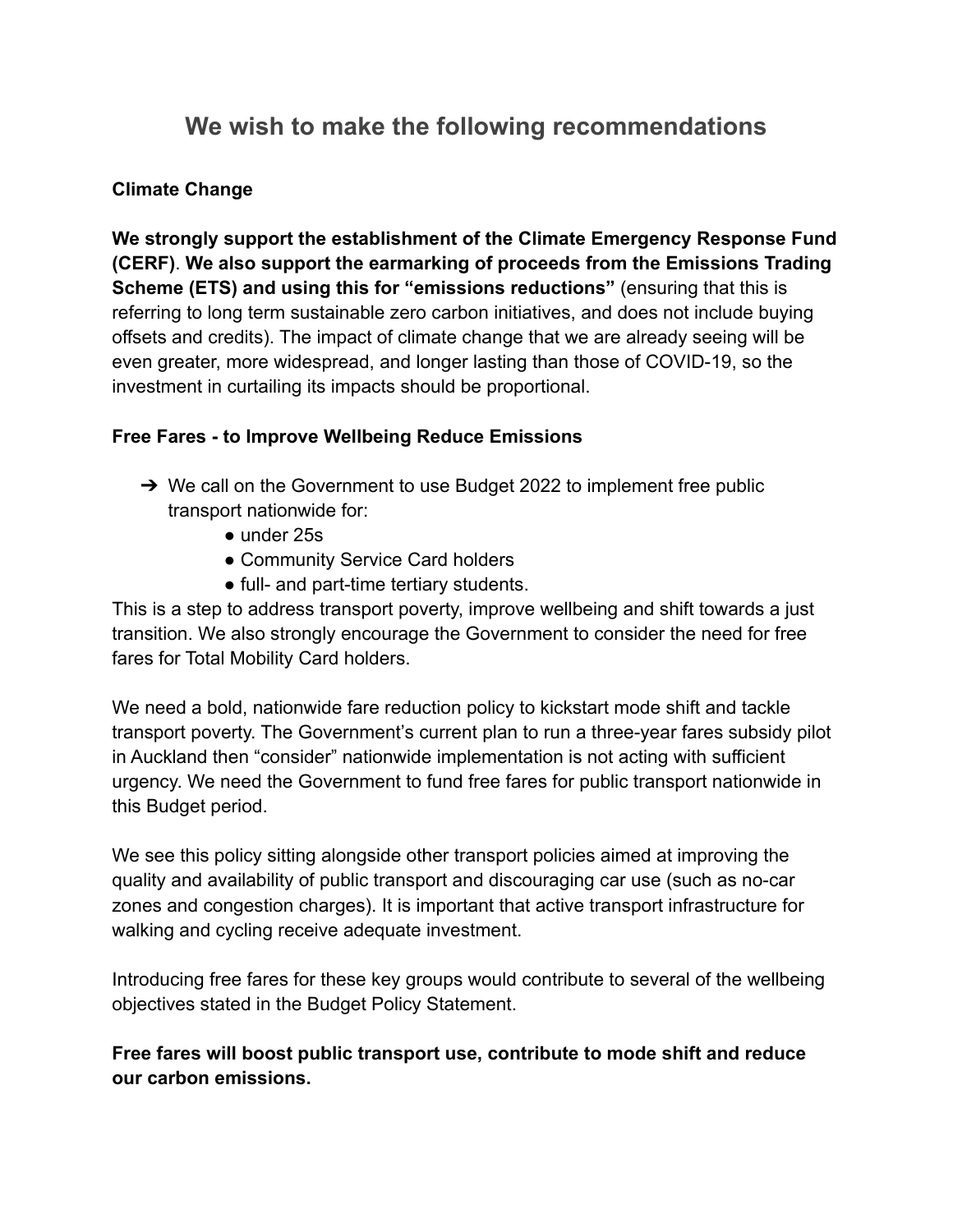Transport is New Zealand's fastest growing source of greenhouse gas emissions. The government's draft Emission Reduction Plan (ERP) sets out ambitious goals to increase public transport over the next nine years. Public transport currently accounts for 3.5% of the total distance travelled by New Zealanders across different transport options. The ERP requires that proportion to increase to 7.7% by 2030.

Increased use of public transport, signifies trends away from car-dominated transport systems to systems in which public transport is normalised. In Scotland, the Ministry of Transport announced in July 2021 it was extending its under-18s free bus fare scheme to those aged under 22 on the grounds that it is "crucial to embed sustainable behaviour".

Studies in Aotearoa New Zealand and overseas show that free public transport results in significant increases to patronage and these increases are particularly marked among younger age groups (see Appendix 2). Free buses for children in the Bay of Plenty resulted in 40% increased ridership. Free fare schemes in the Hague (The Netherlands), Aubagne (France), Avesta (Sweden) and Frýdek-Místek (Czechia) led to double to triple patronage rates. Free public transport in Hasselt (Belgium) and Templin (Germany) led to increases in patronage in excess of 1,000%.

Studies show that free public transport can create a mode shift away from private car use. For example, one year following its implementation, the SuperGold Card had caused over 65s to take 1.4 million fewer car journeys.[2] Over 60% of SuperGold Card-holders said they "often" or "sometimes" preferred taking public transport over car travel.[3] While across studies, transition from car use to public transport is less pronounced than increases to ridership, free fares do contribute to meaningful change in reducing car travel.

Undoubtedly, free public transport fares for under 25s, Community Services Card holders and tertiary students is likely to increase public transport use considerably. This will embed sustainable transport behavior, particularly in younger people, helping the long-term shift away from private car use.

**Free public transport will address transport poverty and structural disadvantages in the transport system.** As highlighted by Waka Kotahi New Zealand Transport Agency in its report, Social impact assessment of mode shift (2020), the transport system can create and exacerbate inequities.<sup>[4]</sup> Lack of transport can reduce people's ability to access employment, healthcare, education, healthy food, and social and recreational activities - in short their ability to participate fully in society. Steps to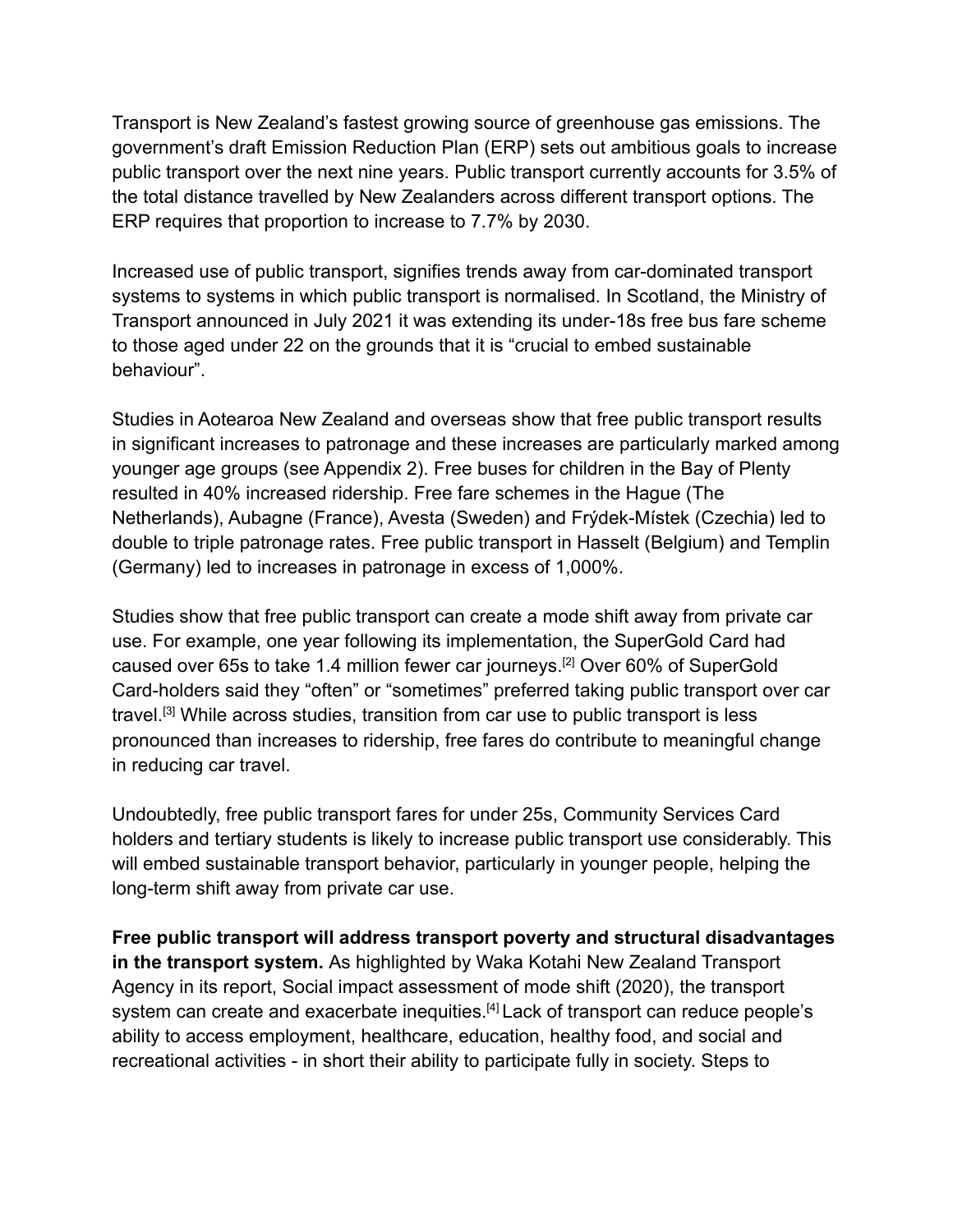address equity within the transport system therefore have huge impacts for individuals and the community at large.

Waka Kotahi has commented on the need for transitions in transport systems to provide for the disadvantaged: [5] *"It is important to ensure that mode shift policies which focus on expanding mode choice do not restrict the opportunities of those who might already be facing transport deprivation. Similarly, if mode shift policies expand the choices of those who are already most mobile, existing inequities will widen."*

It is important that low-income groups benefit from the shift to a low-emissions economy - and there are real risks they could be made worse off. Rapid changes in the environment, such as higher fuel taxes and parking costs will be more difficult for low-income households to bear than high income households.

Emissions target policies to reduce transport emissions must not promote EV use while neglecting public transport. Allocating society's resources to policies that make EVs more affordable do not serve those who will not be able to afford an EV. It is a regressive subsidy for the wealthy that will exacerbate existing transport inequalities arising from our car-centric transport system.<sup>[6]</sup>

People on low incomes already pay a disproportionate amount of their income on transport. Low-income households spend 28% of their budget on transport compared to 8% for high-income households.<sup>[7]</sup> Most New Zealand cities are designed for car owners, yet people on low incomes are least likely to own a car and most likely to rely on public transport. Some lack any transport options that are affordable and suitable, which detriments their health, mental health, education and employment and harms the wellbeing of communities. Māori and Pasifika are twice as likely as Europeans to have unmet need for a GP due to lack of transport.<sup>[8]</sup>

A 2018-2019 survey by the Ministry of Transport found that only a minority of adults agreed public transport was affordable (Auckland 35%; Christchurch 36%; Wellington 41%).[9]

Community Services Cards are available to people on low incomes - whether or not they receive a benefit. To qualify, before-tax income must be below \$27,909 for a single person living with others; \$29,618 for a single person living alone; or \$44,290 for a couple with no children. Income limits rise with children. Superannuants and tertiary students are eligible.<sup>[10]</sup> While many who qualify have not registered, the Community Services Card remains the best established method to identify people on the lowest incomes.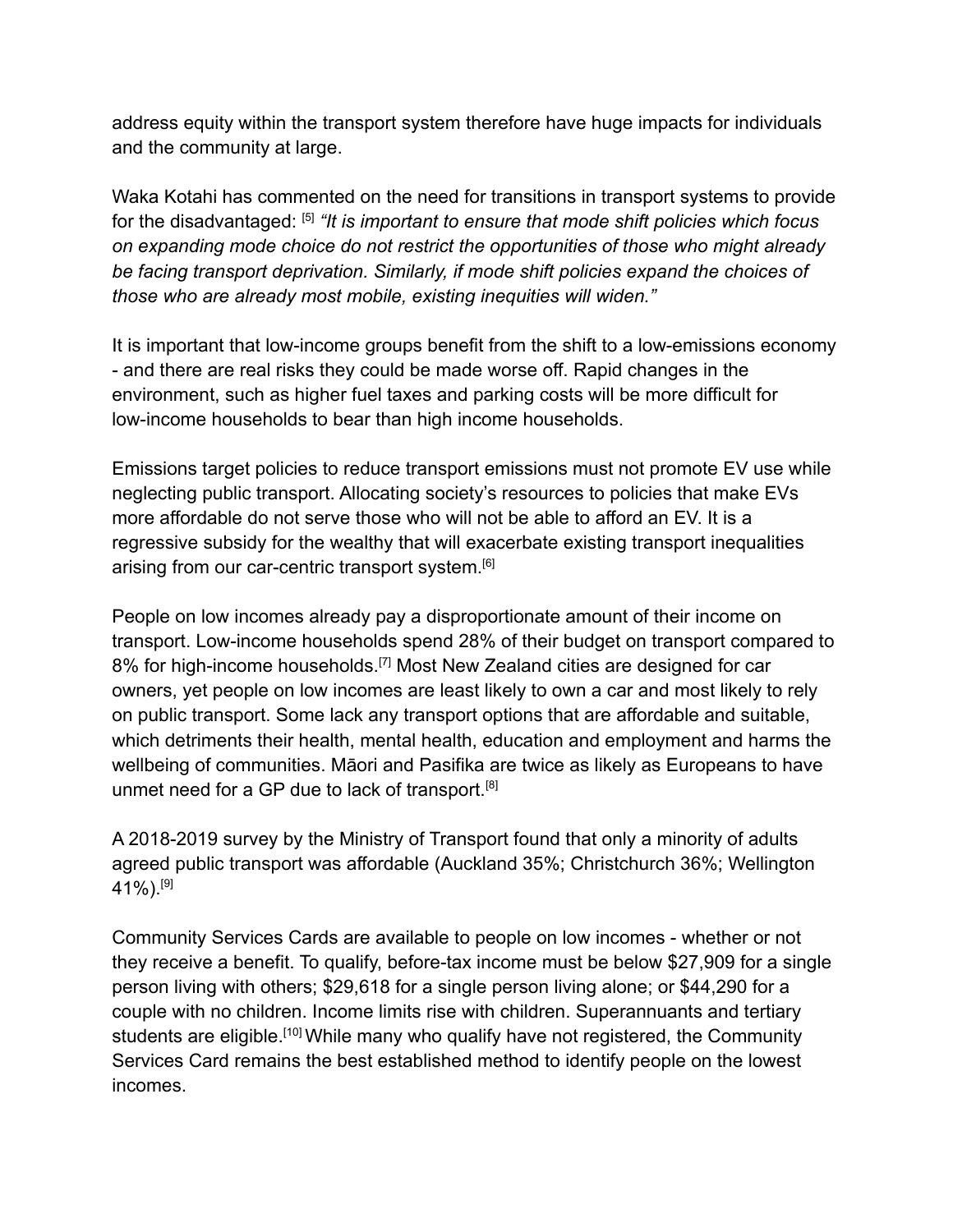Free fares would make a direct and significant impact on these problems. It would improve access to healthcare, education, employment and social connection; and enable people to save money for other expenses. Evidence from existing free fares schemes in Aotearoa shows this in action. In the 2009 survey of 150 SuperGold Card holders,<sup>[11]</sup> respondents reported cost savings, benefits to physical and mental health; increased social connection; increased volunteering and community participation. Over 40% of respondents reported it was "often true" that they "spent less money on public transport each month", and "get out and about and so enjoy life more". Community Services Card holders should also enjoy these benefits.

In transport planning, there is a tendency to offer fare concessions at specific times to shift demand to off-peak hours. Nevertheless, time-bound free fares may be inequitable. Lower-income groups and students still require public transport at peak times to access work and study. Waka Kotahi cites evidence that suggests that women have less flexible schedules and are less able to change their time of travel even when incentivised to do so.<sup>[12]</sup> Consequently, time-varying charges may disproportionately affect women and other groups as they may be unable to modify their travel in response to the policy.

### **Free fares will embed the habit of public transport use in young people and improve their wellbeing and educational outcomes.**

Young people are another group likely to rely on public transport. We know that habits become ingrained when people are young, and studies recommend making public transport free for young people, to both encourage public transport use as a habit and to enable young people to access opportunities like education, training and employment.<sup>[13]</sup> Free fares for young people also offers assistance to families who travel with children, making public transport a more desirable and viable option.

Young people are New Zealand's biggest public transport users. As mentioned above (and shown in Figure 4), of all age groups, 0-15 year-olds travel the greatest distance by public transport, followed by 16-30 year olds. This is likely because they are too young to drive or have insufficient earnings to afford a private vehicle.

As with other groups that are more reliant on public transport, young people face disadvantage in a car-dominated society. 15-24 year-olds are the most likely age group to have an unmet need for a GP due to lack of transport.<sup>[14]</sup>This suggests broader unmet need for transport in this population. Young people incur high costs to travel by public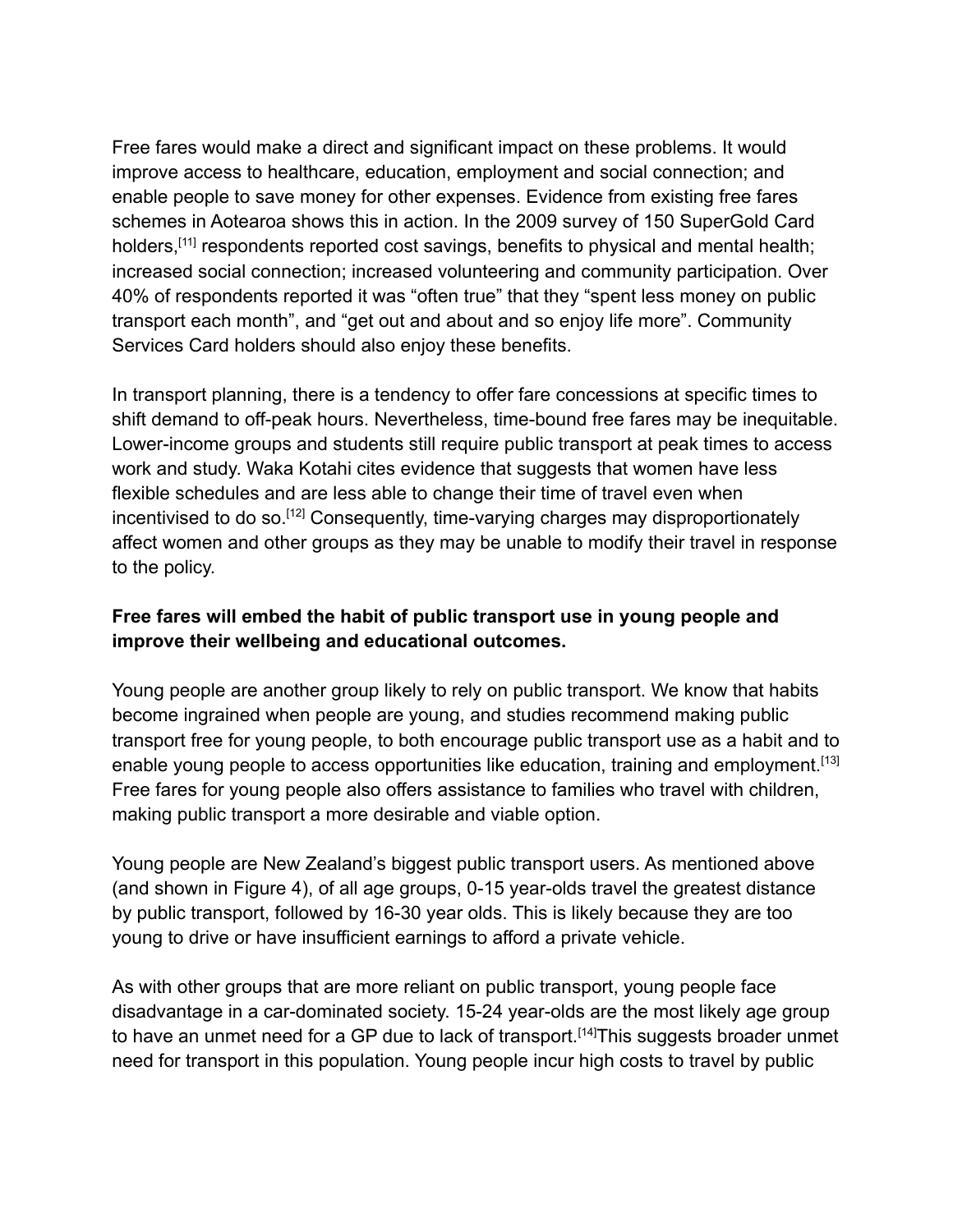transport. This is particularly difficult for families who must fund fares for multiple children.

Increased public transport by young people not only supports their health, education and employment but it also has other benefits. Young people can travel further afield for work and study opportunities. The study of free buses for children in the Bay of Plenty found added benefits of reduced truancy levels and fewer late arrivals at school. Parents reported feeling less stressed and having more money available for other expenditure.<sup>[15]</sup>

**Free fares will support education.** For tertiary students, the cost of public transport impedes study. Some students trade off which days they can afford to travel to campus, reducing their access to resources. Others study part time in order to work part time to cover rising living costs. Adult students make up a significant portion of the student population and also face these challenges. While many students are eligible for Community Services Cards, not many are aware they qualify - but student ID cards are widely used. We submit that free fares should be extended to all full- and part-time students with student ID cards as proof of eligibility.

### **What would free fares mean for people and communities:**

*"Reliable, regular, free or low cost fares would make a huge difference in many families' lives. It would help families be less car reliant, foster growing independence in our children and young people and make public transport a climate friendly, easy and affordable choice. Right now it is simply too expensive".*

— Alicia Hall, National Coordinator for Parents for Climate Aotearoa

*"Free bus rides would be much easier because we wouldn't stress over not having enough money for the bus fare to get to school.*"

#### — A Whaanga

*"Me and my friend were going to Te Wānanga o Aotearoa ... doing Māori movement through Hawaiki TŪ. I loved it, I loved every single bit of it. What I didn't like was it was costing me twenty dollars a day to get there and home."[16]*

— Auckland student who discontinued that course of study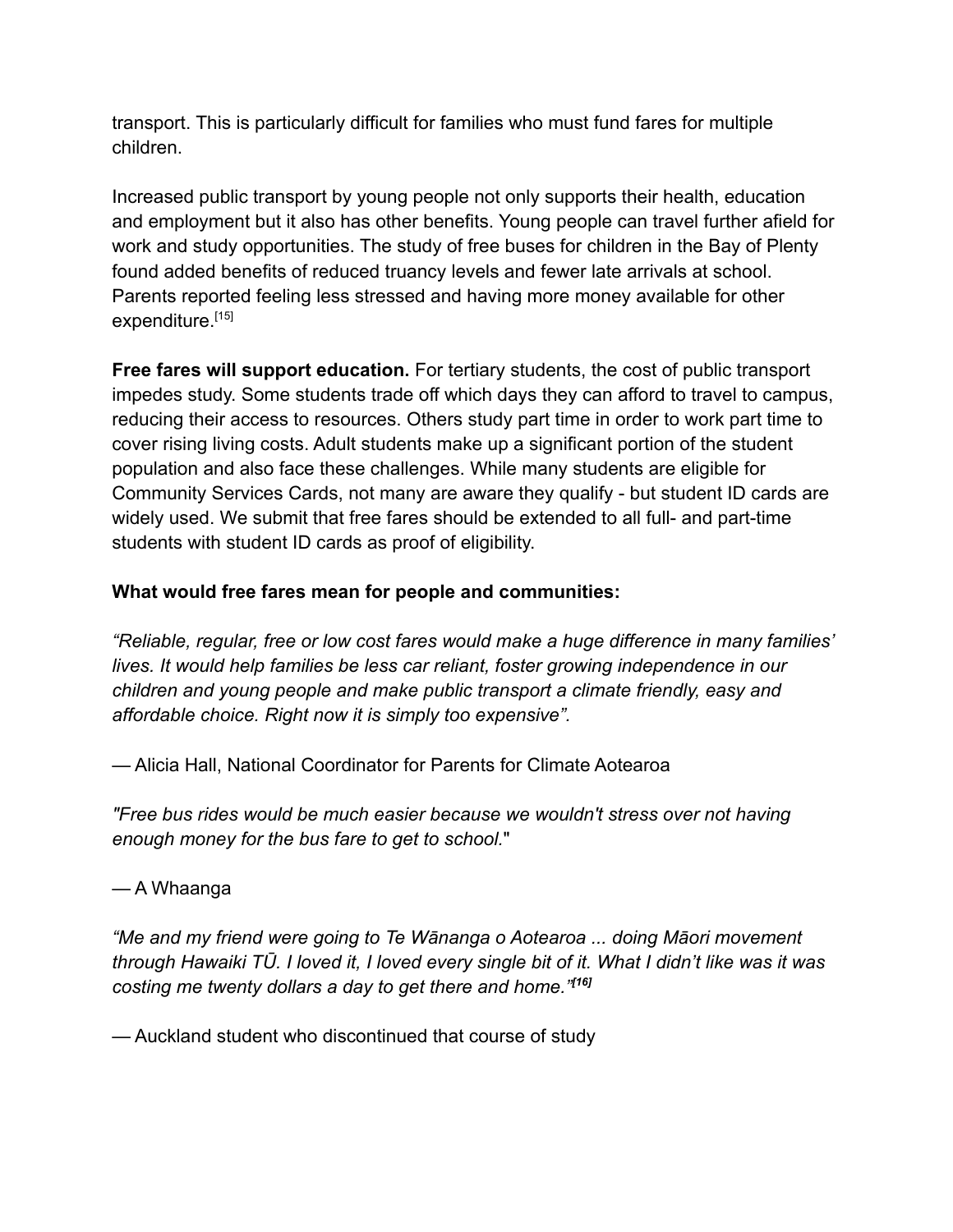*"My life is dependent on public transport. I feel it is a cost I shouldn't be having to fork out for. If it was free, I would definitely go to a lot of places. It would mean I could put money towards other things, like other bills. It would save a lot of money for those of us on low incomes, because one of our biggest costs is the bus fares. When public transport isn't running, I don't have a life."*

— Wesley Gyles-Bedford, Community Services Card holder in Wellington

*"Having free bus fares would allow me to save the money for healthy groceries and basic expenses."*

— A Community Services Card holder in Auckland

*"I stopped catching the bus when fares went back up after lockdown, and now go into town less often or drive in."*

— Adam Currie, young person in Ōtepoti Dunedin

*"Free transport would be transformational to students. Many of us live on low incomes ... We want to make the best choice for the climate, but that's hard when it's so expensive."*

— Kim Fowler, President of the University of Canterbury Students Association

*"I feel like staying in one place is really bad for depression. ... I wanna do things, and the doctor said I should be doing things. But I can't do things, because I don't have money..."*

— Young person in Christchurch<sup>[17]</sup>

*"Children and young people will lead behaviour change. The price of public transport is a barrier for families - it's cheaper to take a car. This has to change."*

— City councillor

<sup>[1]</sup> See Appendix 2 for a table of these studies.